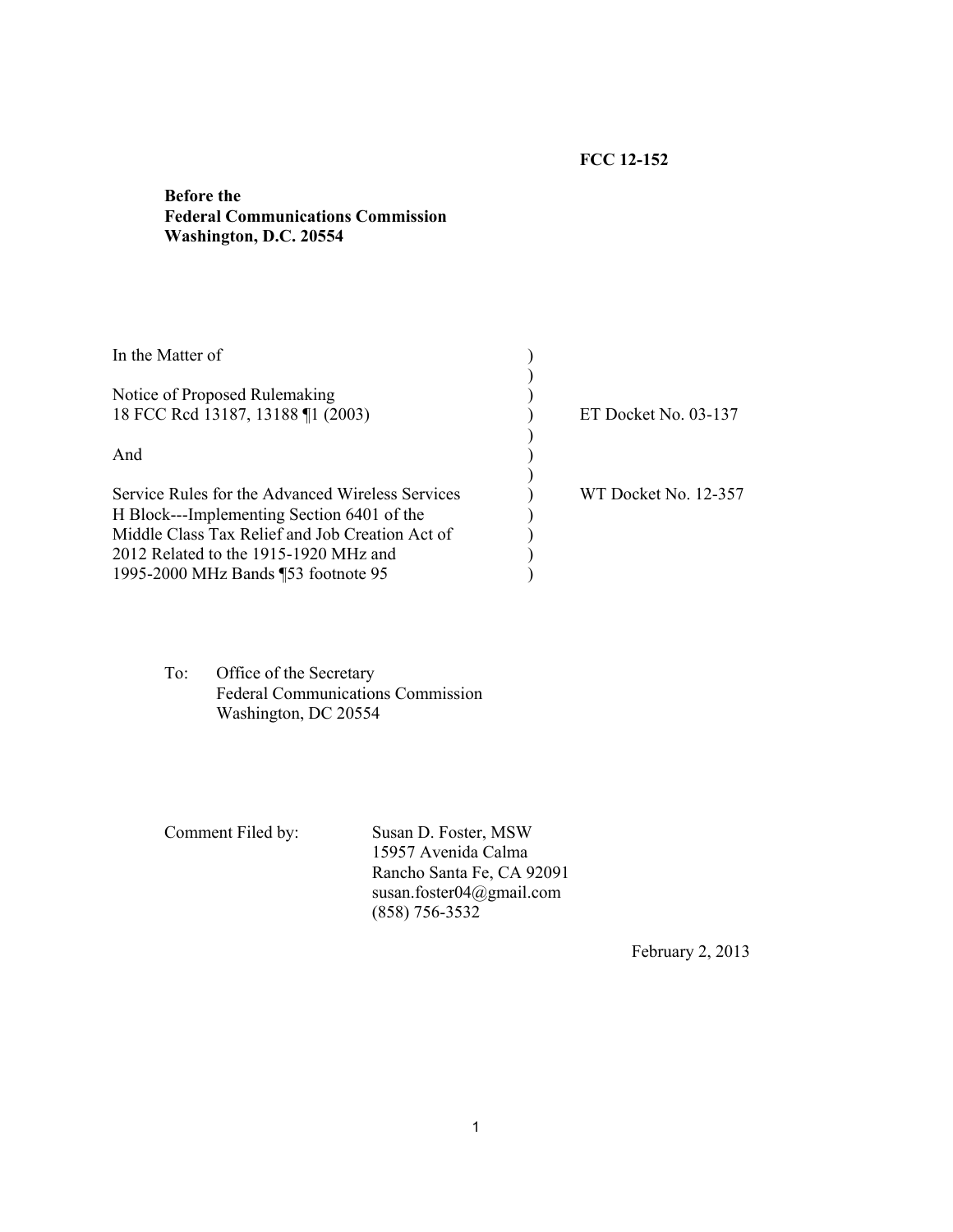## **AFFIDAVIT OF SUSAN D. FOSTER, MSW**

State of California [1984]

San Diego County — 1

I, Susan D Foster, MSW, attest that my statements are true to the best of my knowledge. **Comment** round for ET Docket No. 03-137 and WT Docket No. 12-357.

1. My name is Susan D Foster, MSW. My address is 15957 Avenida Calma, Rancho Santa Fe, California 92091.

2. I am a medical writer and the organizer of a brain study of firefighters exposed to RF radiation from a cell tower adjacent to their fire station of over 5 years.

3. In 2004 I organized a pilot study of California firefighters who worked up to ninety (90) hours per week in fire stations with cell towers in close proximity to the two (2) stations where the firefighters work, eat, and sleep. The men were experiencing profound neurological symptoms following activation of the towers in 1999.

4. The symptoms experienced by the firefighters, all of whom had passed rigorous physical and cognitive exams prior to being hired by the fire department, included but were not limited to the following: headaches, extreme fatigue, sleep disruption, anesthesia-like sleep where the men woke up for 911 calls "as if they were drugged", inability to sleep, depression, anxiety, unexplained anger, getting lost on 911 calls in the town they grew up in, a twenty (20) year medic forgetting basic CPR in the midst of resuscitating a coronary victim, immune-suppression manifest in frequent colds and flulike symptoms.

5. The neurological testing and SPECT scans [single-photon emission computed tomography] of the brain were conducted by Gunnar Heuser, MD, PhD and J. Michael Uszler, MD. All six (6) firefighters were found to have brain abnormalities on SPECT scan. The doctors thought they would find areas of limited function in the brain based on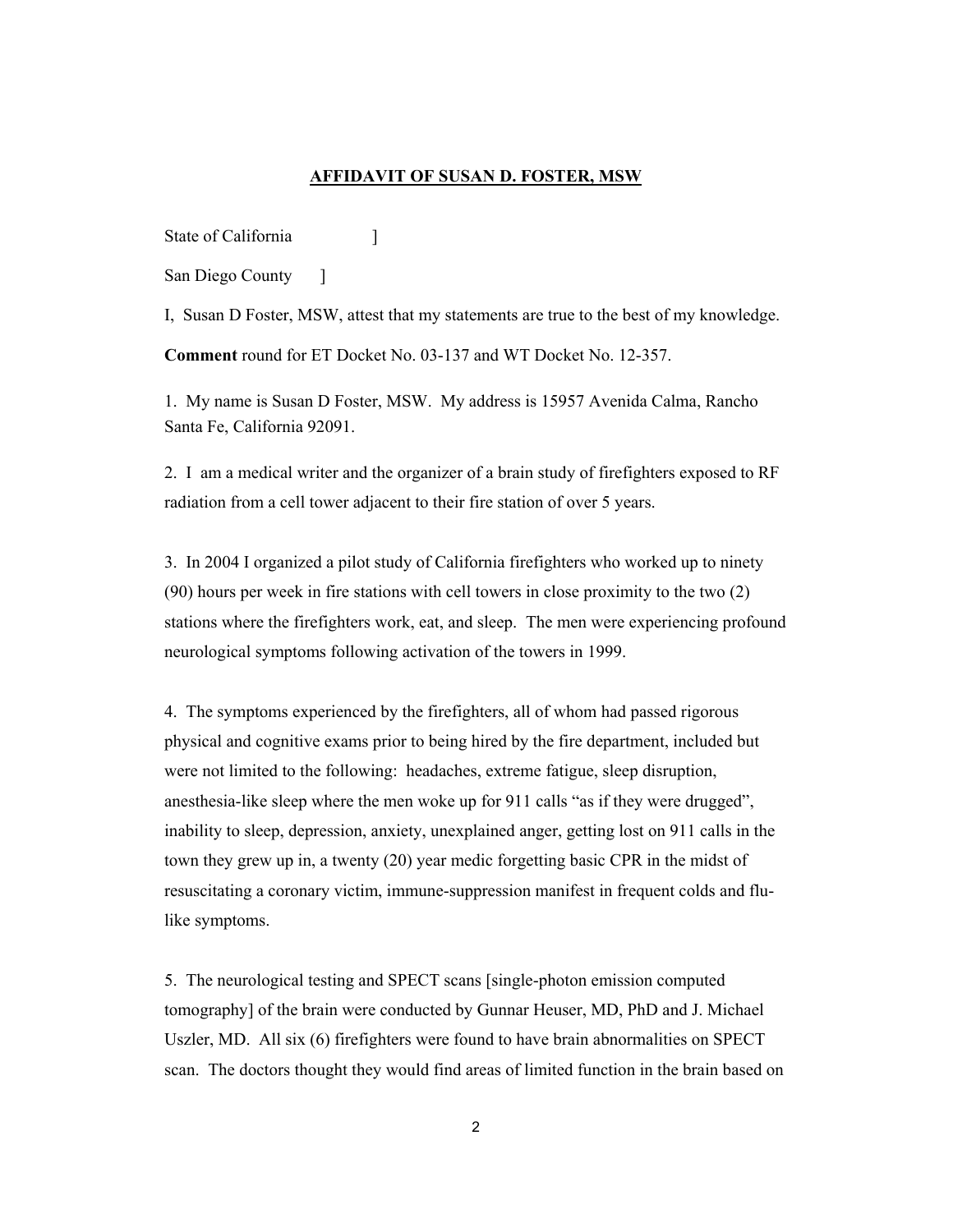the symptomatology. Instead, they found a pervasive, hyper-excitability of the neurons which suggested the exposure to RF (microwave) radiation was causing the neurons to continually fire, without rest. RF radiation appeared to act as a constant stimulant even when the men were away from the station, and in repose. The SPECT scans were considered abnormal in all 6 firefighters.

6. Cognitive function, reaction time, and impulse control were measured objectively using T.O.V.A. testing [Test of Variables of Attention]. In all six (6) firefighters, impairment was found with cognitive function, reaction time and impulse control. Three (3) of the six (6) firefighters were captains. The captain on each shift is in charge of making life altering decisions for all firefighters and potential victims. They order firefighters into a burning building, and conversely, they order them out before a roof may collapse, for example. Impairment of all three critical functions could cost firefighters and the community they serve either life or limb.

7. The testing was conducted in 2004. The cell towers are in place at the two (2) fire stations where the test subjects work for the duration of a twenty-two (22) year lease. The men we tested have remained at the stations as this is the only work they know in the only community they have ever lived in. One (1) of the six (6) men tested did move to another department after his wife gave birth to an a boy who was diagnosed with Autism at age 2. This was the first live birth experienced by the "firefighter family" at this department since activation of the tower three (3) years earlier.

8. I have followed up with the firefighters who report continued symptoms as described in paragraph 4. Additionally, all firefighters report profound memory loss.

9. Two (2) of the firefighters, men we did not test in the pilot study but men who were exposed to RF radiation from the cell tower since their installation and activation in 1999, have gone out on psychiatric disability. This is almost unheard of among firefighters. The diagnoses were Post Traumatic Stress Disorder for one firefighter; he went out on an emergency run, and simply stopped talking after he returned to the station. The second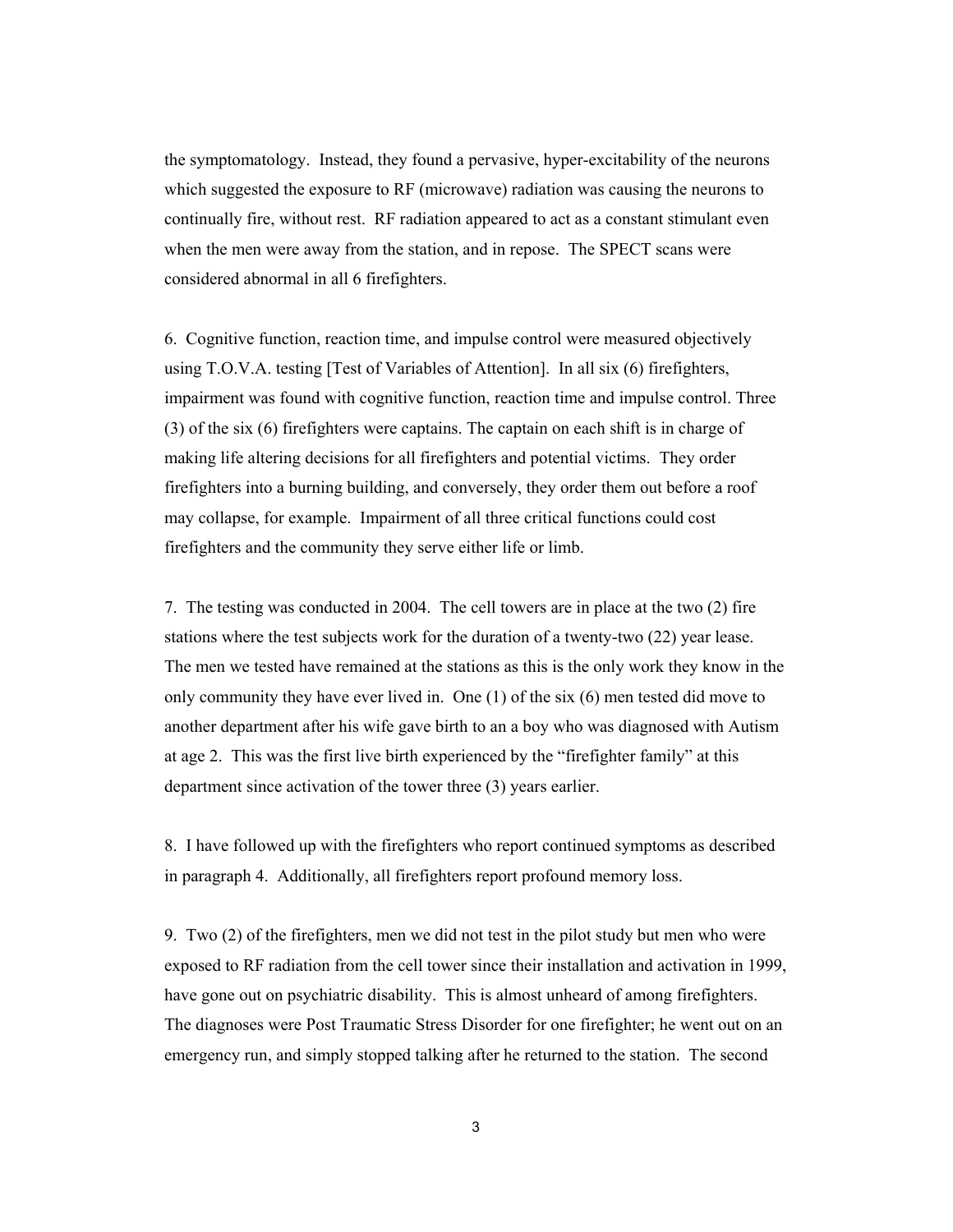firefighter suffered an apparent break with reality. This occurred in the fire station when he returned following a short term disability for an unrelated injury. This break with reality was followed by an abrupt collapse and loss of consciousness. Because two (2) women have suffered strokes while in the fire station with the towers fully activated, Vascular Spasm Stroke (VSS) is suspected by Dr. Heuser and myself of having caused the two (2) "psychiatric" diagnoses. If not treated with rest and supplemental oxygen, it is possible for some VSS patients to have difficulty regaining speech and full cognitive abilities. This may be a case of misdiagnosis by the treating physicians who were unfamiliar with the potential of cell towers to create thermal effects well under the FCC limit of 1,000 uW/cm2, thus heating blood in the brain and inducing VSS. Further study of these men is imperative.

10. What is particularly germane to the critical decisions the FCC is currently facing regarding RF safety guidelines is the fact the FCC currently allows 1,000 microwatts per centimeter squared (uW/cm2) as an emission standard from cell towers. Yet all the symptoms attributed by the firefighters, as well as measurable brain and central nervous system abnormalities described above, occurred within close proximity to a cell tower measured at between 1 - 2 uW/cm2 by Peter Sierck, BBEC, CEO of Environmental Testing & Technology in Encinitas, CA. Thus the emissions from towers were measured at approximately  $1/1000^{th}$  to  $1/500^{th}$  of the FCC's allowable limit. "Hot spots" of reflected radiation were measured at 15 and 30 uW/cm2, yet these "hot spots" were still a fraction of what the FCC allows. Therefore, I strongly suggest the FCC is not basing its standards on biological effects, but rather physics, and principles of physics do not protect the brains and central nervous systems of the strongest among us, our firefighters.

11. The failure to protect our populations based on biological effects of exposure to RF (microwave) radiation is an inherent shortcoming of the current FCC policy with respect to cell tower emissions and cell phone absorption. The adverse biological impact of these exposures are grossly underestimated. The FCC does not have independent science that can justify the massive exposure to RF radiation that currently exists from cell towers and